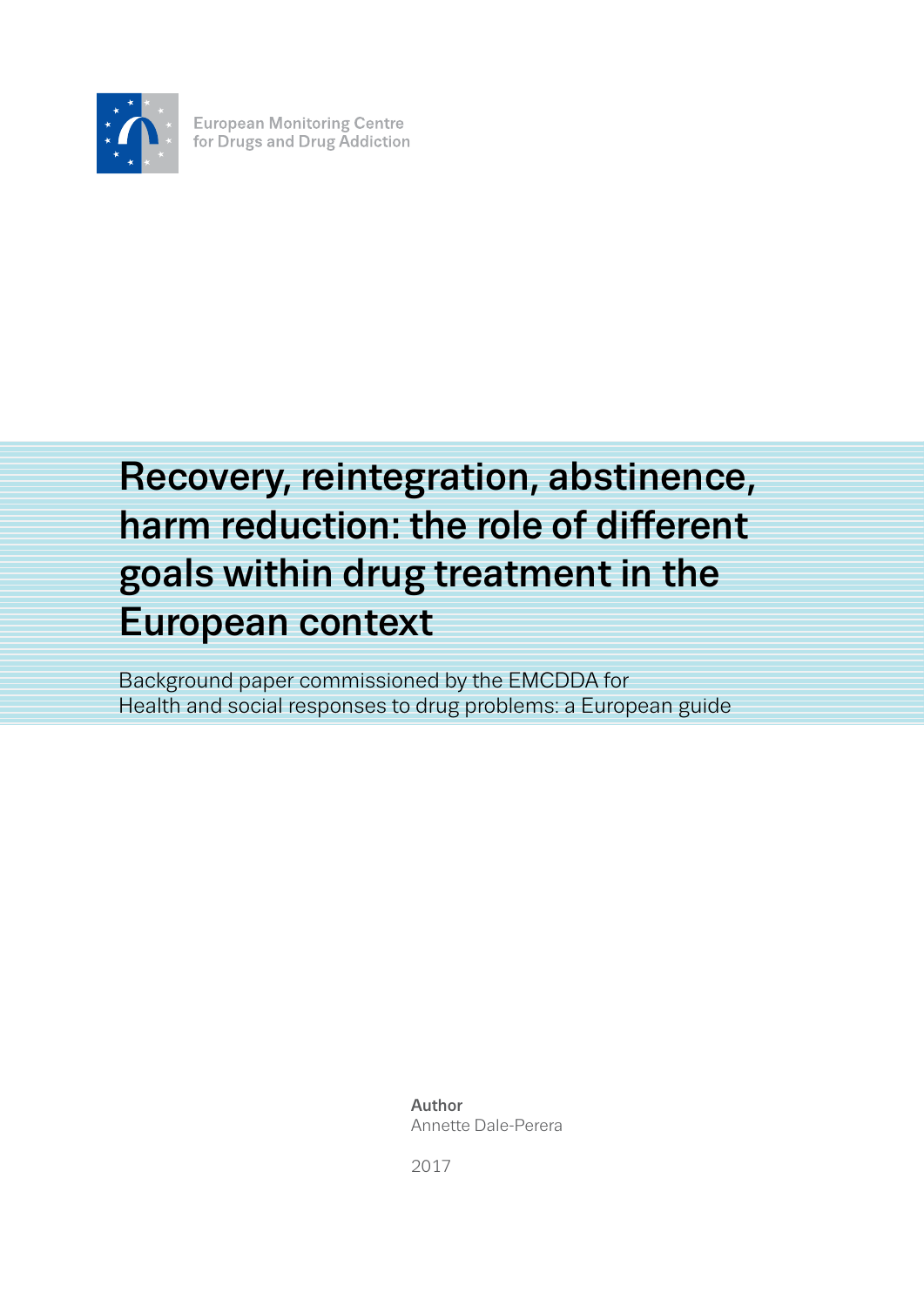# **Recovery, reintegration, abstinence, harm reduction: the role of different goals within drug treatment in the European context**

Annette Dale-Perera

adpconsultancyUK and member of Advisory Council on the Misuse of Drugs, UK

October 2017

This paper was commissioned by the European Monitoring Centre for Drugs and Drug Addiction (EMCDDA) to provide background information to inform and contribute to the drafting of *Health and social responses to drug problems: a European guide*.

This background paper was produced under contract CT.16.SDI.0148.1.0 and we are grateful for the valuable contribution of the author. The paper has been cited within *Health and social responses to drug problems* and is also being made available online for those who would like further information on the topic. However, the views, interpretations and conclusions set out in this publication are those of the author and are not necessarily those of the EMCDDA or its partners, any EU Member State or any agency or institution of the European Union.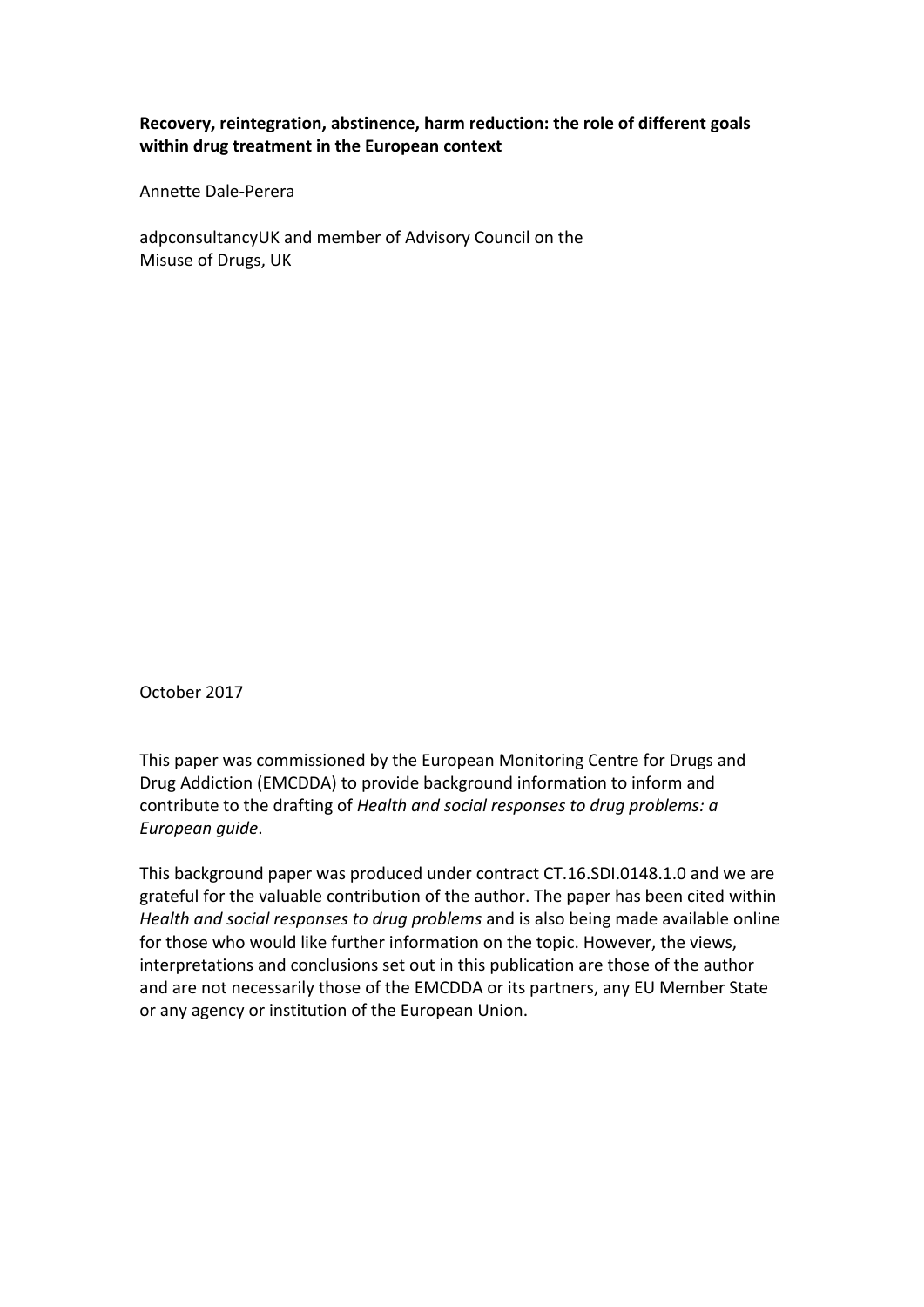#### **Introduction**

The purpose of this paper is to discuss the different goals of 'drug treatment' within a European context and the key implications for those planning or delivering health and social responses.

Europe faces increasingly more diverse and complex drug problems. Heroin and synthetic opioids remained 'a central issue' but stimulants, new psychoactive substances, 'misused medicines' and problematic cannabis are all important (EMCDDA, 2016a). About two fifths of those entering specialised treatment for drug use disorders (DUDs) in Europe are opioid users, almost a third are cannabis users, about a fifth are stimulant users (cocaine or amphetamines) and around a tenth use 'other' drugs. Europe needs to respond to a wider range of drug problems and related issues, including increasing numbers of patients with acute health issues presenting to emergency services as a result of the use of new psychoactive substances (EMCDDA, 2016b) and increased morbidity and mortality among prematurely ageing opioid users.

Europe also has a broad and diverse range of services to treat DUDs (EMCDDA, 2016a), with large variation between countries in drug trends and the treatment services provided.

According to the *European Drug Report 2017*, the majority of treatment for DUDs in Europe is provided by specialist outpatient treatment centres (974 000 people were treated in this setting in 2015) (EMCDDA, 2017a). In addition, other healthcare services provide outpatient treatment for people with DUDs, mainly in the form of opioid substitution treatment (OST). This is provided by general practice surgeries in some countries, such as Germany and France, but in other countries, such as Slovenia and Finland, treatment for DUDs is provided by mental health services). 'Low-threshold' services also provide treatment. In 2014, residential and inpatient treatment services treated about 116 800 people with DUDs. Prison-based treatment for DUDs was reported for 82 100 people (Figure 1).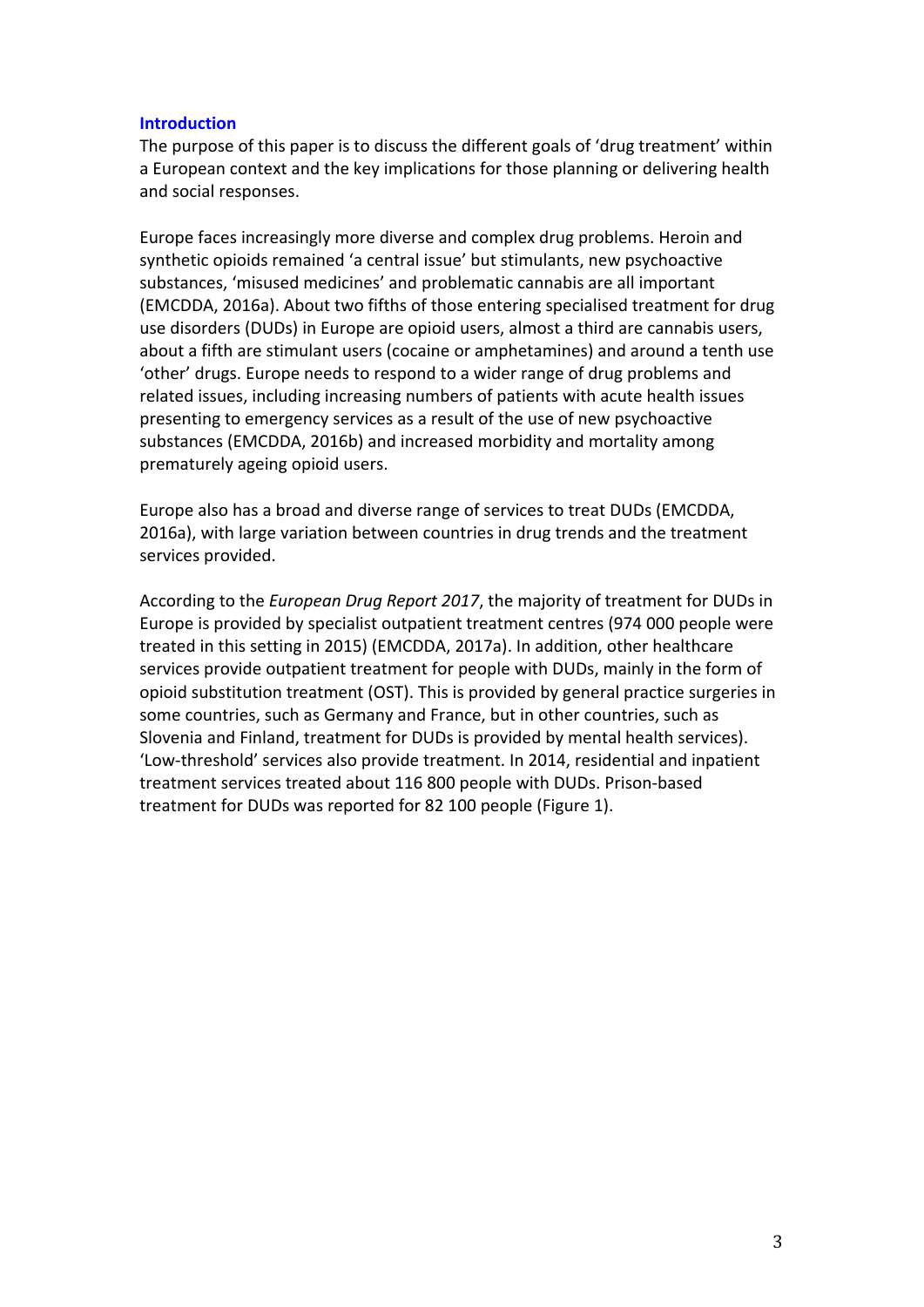# **Figure 1: Numbers receiving drug treatment in Europe in 2015, by setting**



Source: EMCDDA (2017a).

#### **Definitions of 'drug treatment'**

Although many EMCDDA publications use the terms 'drug treatment' and/or 'harm reduction' interventions, this report uses the term 'treatment of drug use disorders' in line with the *International standards for the treatment of drug use disorders* (UNODC and WHO, 2016). The rationale for this approach is to recognise from the outset that, in line with international evidence, an effective response to DUDs requires a coordinated and integrated system of treatment modalities and interventions provided by specialist and generic services in multiple settings to meet the diverse needs of different population groups affected by DUDs.

#### **Are treatment goals important?**

In short, evidence indicates that services that are goal oriented and those that ensure that service users have individualised treatment plans are associated with better outcomes. Supportive, goal-directed treatment for DUDs is related to greater service user participation and satisfaction with treatment, and better drug use outcomes at discharge (Moos and Moos, 1998). In relation to goals for people in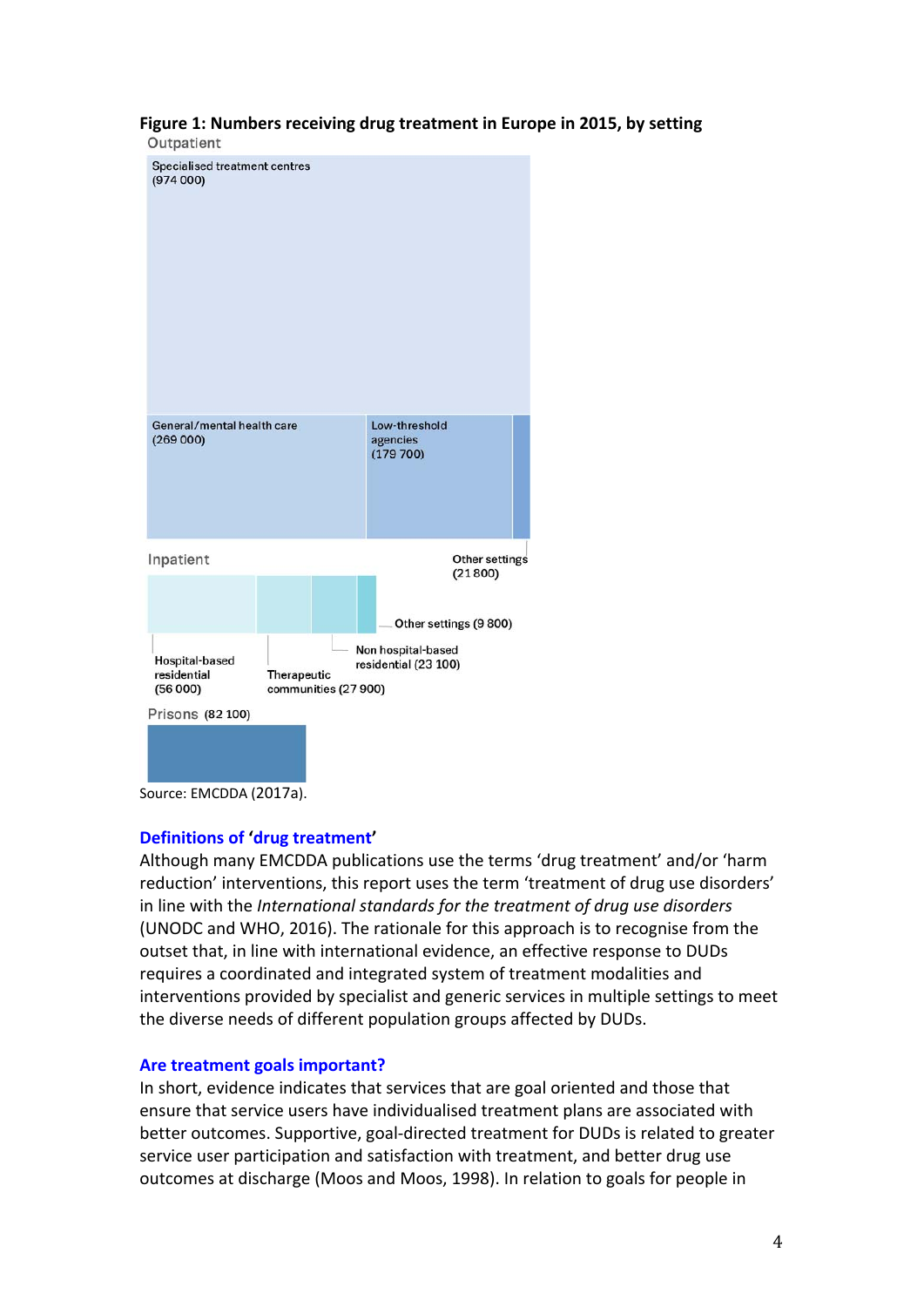treatment for DUDs, an international meta-analysis reported that in-treatment performance monitoring of behaviour against goals was found to have significant positive effects on treatment outcomes — in particular, better drug use outcomes (Goodman et al., 2013). National and international clinical guidelines on the treatment of DUD normally stress the importance of the development of service user involvement in setting goals in the context of treatment or care plans (UNODC, 2008).

#### **Definitions of terminology associated with treatment goals**

A number of key terms are associated with goals during treatment of DUD.

#### **Harm reduction**

The World Health Organization (2017) defines harm reduction as: 'policies or programmes that focus directly on reducing the harm resulting from the use of alcohol or drugs without necessarily affecting the underlying drug use'. The EMCDDA (2010) states that: 'harm reduction gives clear primacy to a public health perspective in which the imperative is to reduce immediate harms, and the question of longterm abstinence from drug use is either unaddressed or left open'. A core principle of harm reduction is often a hierarchy of intervention goals with primary emphasis on reducing the health-related harms of continued drug use. Harm reduction is now part of the mainstream policy response to drug use in Europe (EMCDDA, 2010). Arguably, the European Union (EU) and many European drug treatment services have 'led the way' globally in championing harm reduction goals and strategies, including the implementation of needle exchange to prevent the spread of bloodborne disease; indeed, 'harm reduction' has been called the 'European way' (IHRA, 2010).

#### **Abstinence**

The term 'abstinence' means different things to different stakeholders. Abstinence can mean not using a problem or index substance, but it can also mean not using *any* drugs or alcohol. Twelve-step 'mutual aid' bodies equate 'abstinence' with not using the 'problem substance' or 'being clean' (Narcotics Anonymous, 2017). There is intense debate about whether those in OST should be viewed as being 'abstinent', with several authors and policy bodies recommending that those in OST are recognised as being abstinent from heroin (Betty Ford Institute Consensus Panel, 2007) or in medically maintained or assisted abstinence: 'formerly opioid-dependent individuals who take naltrexone, buprenorphine, or methadone as prescribed and are abstinent from alcohol and all other non-prescribed drugs would meet this definition of sobriety' (UKDPC, 2008; White and Mojer-Torres, 2010).

#### **Reintegration**

The EMCDDA considers reintegration to depend on three social pillars: housing; education and training; and employment (EMCDDA, 2012). Although many EU Member States report a gap in the support aimed at addressing the psychological and other needs of people with DUDs, drug policies have begun to focus attention on reintegration and recovery (EMCDDA, 2012). Although the term 'reintegration' is not used consistently in EU countries, the EMCDDA recognises that reintegration is a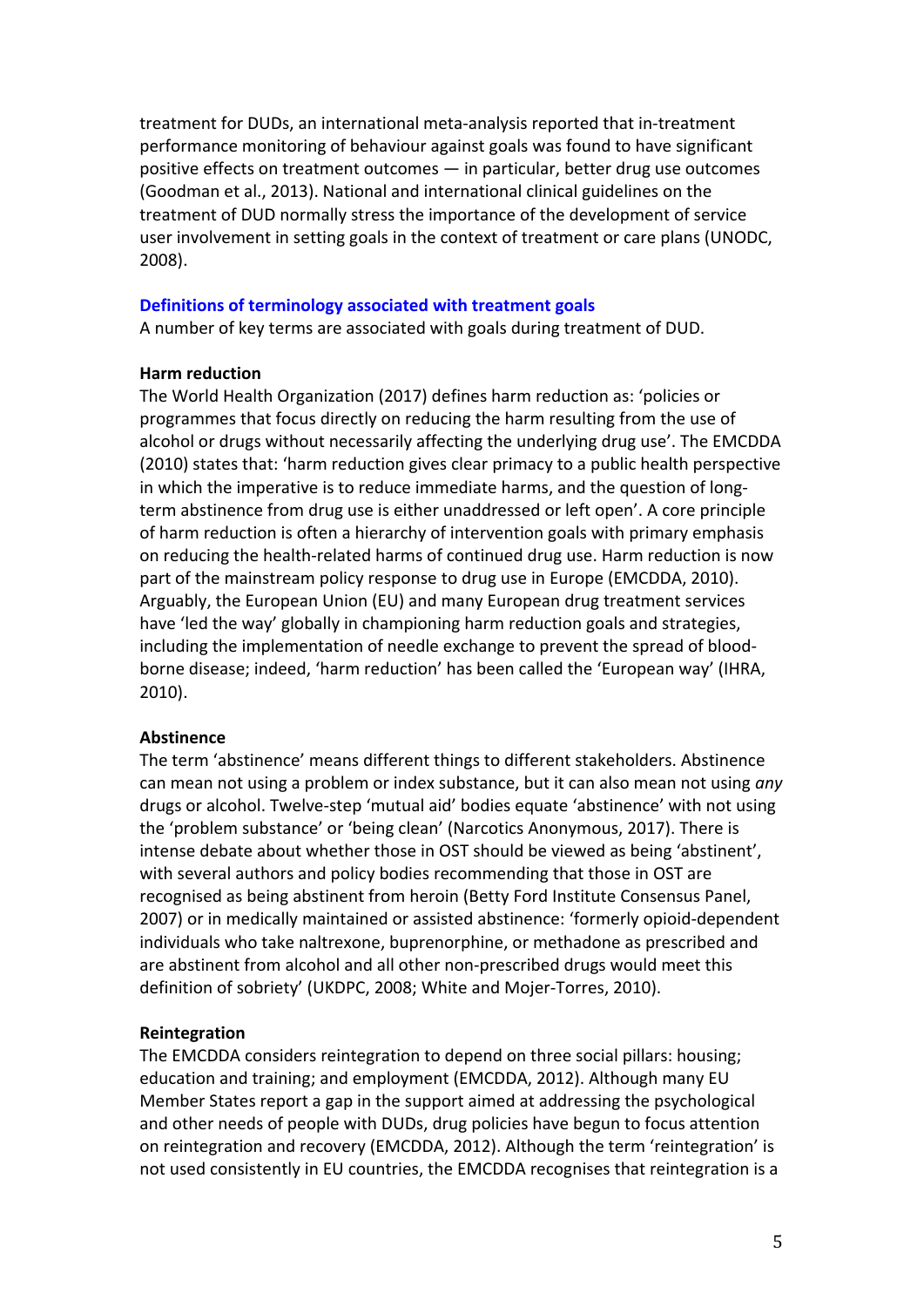key aspect of recovery from drug dependence but it also acknowledges that other areas of life are equally important, including supportive social networks and an ability to live free from stigma and discrimination. The EMCDDA recommends that 'social re-integration includes all those activities that aim to develop human, social, economic and institutional capital and activities that promote social integration should be integral to treatment' (EMCDDA, 2012)*.* 

#### **Recovery**

According to the UNODC (2014), the term 'recovery' has many and diverse meanings, but all involve improvements in quality of life. For example, the United Kingdom Drug Policy Commission defines recovery as: 'voluntarily sustained control over substance use which maximises health and well-being and participation in the rights, roles and responsibilities of society' (UKDPC, 2008).

Internationally, 'recovery' or recovery management as a core component of the treatment of DUD is now widely advocated (Betty Ford Institute Consensus Panel, 2007; Humphries and Lembke, 2013; UK Home Office, 2010; UNODC, 2014; CCSA, 2015). The concept of recovery has its roots in both mental health and addiction. From the late 1980s to the 1990s the concept of recovery was incorporated into mental health policy in most western countries (Pilgrim and McCranie, 2013). In the context of mental health, recovery is often described as a personal journey or process that has three core principles: agency (a sense of control over one's life), opportunity (having a life beyond illness, including being part of society) and hope (belief that one can have a fulfilled life and should not settle for less) (SLAM/SWLSTG, 2010).

However, the term 'recovery' in the field of addiction is still surrounded by controversy. It was associated historically with the '12-step' Alcoholics Anonymous mutual aid programme and with abstinence. The World Health Organization still defines recovery as 'maintenance of abstinence from alcohol and/or other drug use by any means' (WHO, 2017).

Many authors advocate that abstinence alone is not recovery, and that recovery is a wider concept involving a process of both voluntary control of substance use plus working towards positive outcomes in a range of other recovery capital domains. Granfield and Cloud (2001) consider these domains to be social capital (family and group relationships); human capital (health and well-being, aspirations, educational achievements, etc.); physical capital (housing and money); and cultural capital (values, beliefs and attitudes, and the ability to fit into dominant social behaviours) (Figure 2).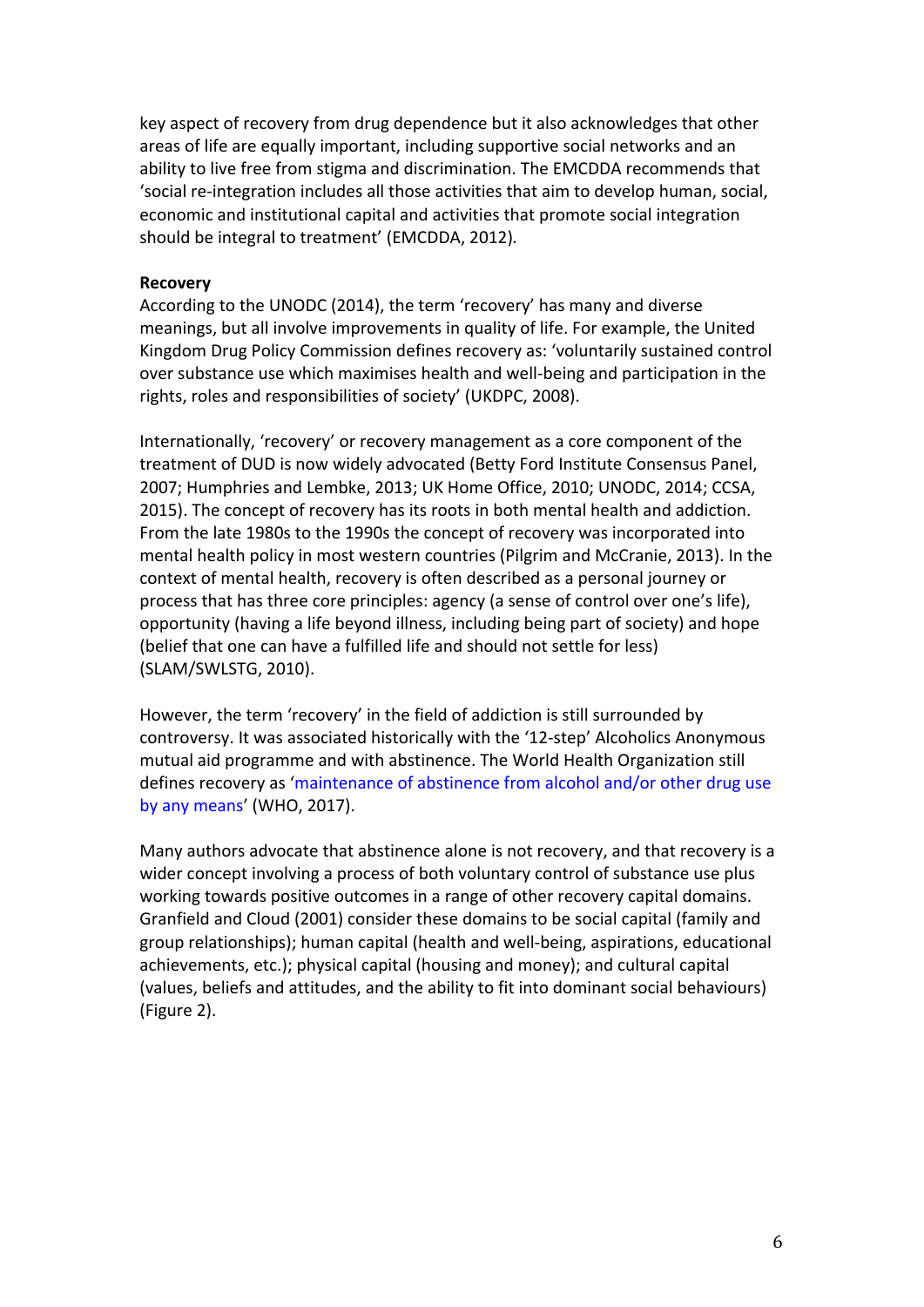

Figure 2: Domains of recovery capital

Source: ACMD (2013).

Services that treat DUDs consider hope and optimism to be important concepts contributing to recovery. For example, according to recent Scottish guidance 'the service user should be seen as capable of changing and supported to do so' (COSLA and the Scottish Government, 2014). In addition, the United Nations Resolution 57/4 stresses that countries should play a role in reducing the stigma, marginalisation and discrimination of drug users by promoting reintegration and recovery (UNODC, 2014).

#### **A question of definition or paradigm?**

Are the terms discussed in this paper just words related to goals in the treatment of DUDs, or do they represent more? Arguably, the terms 'abstinence', 'harm reduction', 'reintegration' and 'recovery' are focal points of intense cultural meaning. To some, the terms 'harm reduction' and 'recovery' in particular represent paradigms with fundamentally different models and aspirations of treatment and interventions for DUDs and have been the subject of debate and disagreement (White, 2007; EMCDDA, 2010; McKeganey, 2012).

# **What are the goals can of treatment for DUDs and how do they differ across Europe?**

'Top-line' descriptions of each nation's treatment provision for DUDs indicate that all EU countries provide 'harm reduction and treatment interventions'; therefore, a range of treatment goals appear to be present to a greater or lesser extent in all EU countries (EMCDDA, 2017b). However, the balance of treatment modalities varies between countries, and these broad descriptions mask the complex development of national and local systems to treat DUDs and the resulting 'dominant' goals.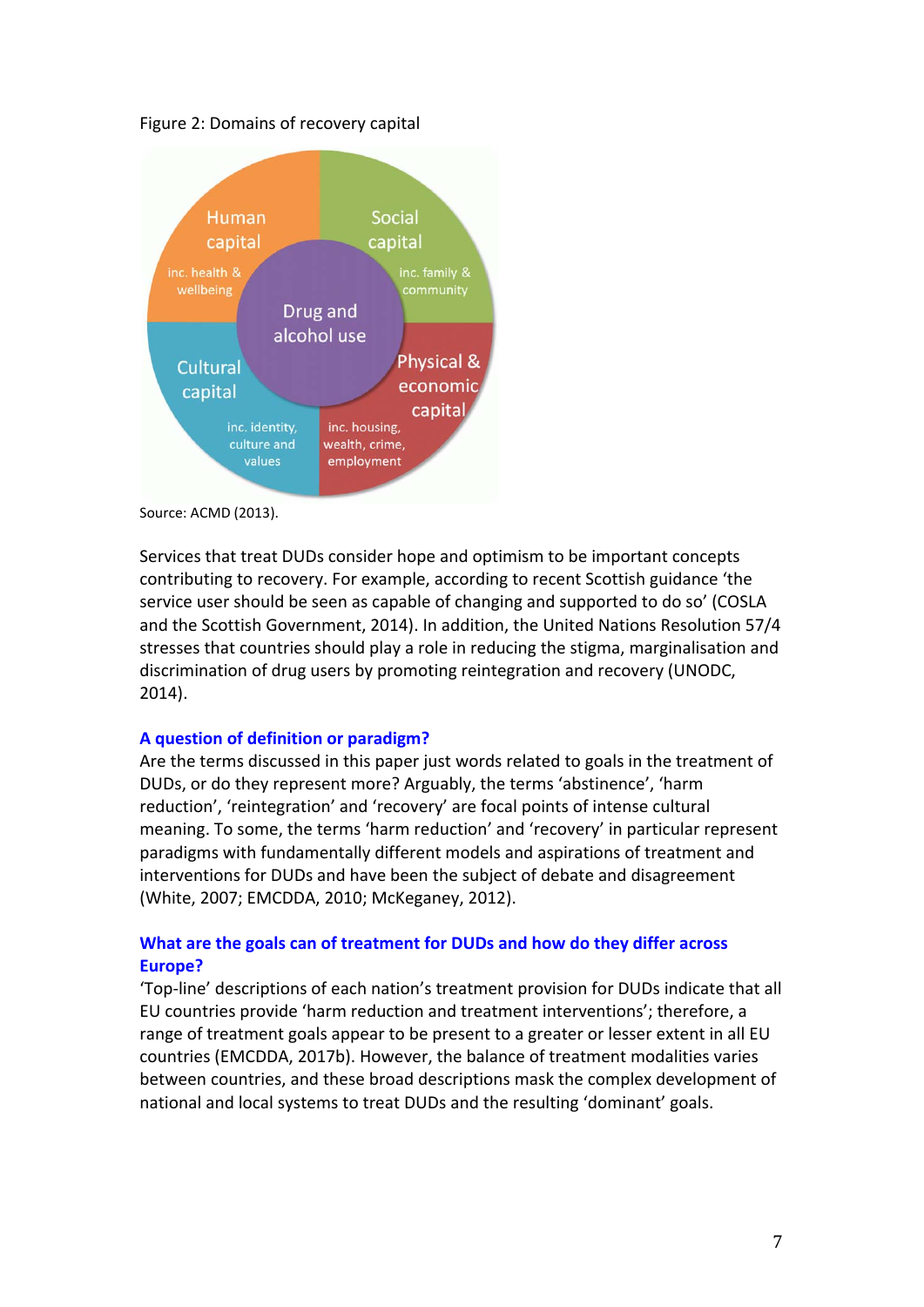#### **Factors influencing the goals of treatment of DUDs across Europe**

Different types or modalities of DUD treatment have different goals. In-patient and residential services tend to be abstinence oriented. The latter also tend to have a focus on reintegration and recovery goals (for example, Belgium and Germany describe their residential rehabilitation services as having explicit goals around employment, housing and reintegration) (EMCDDA, 2014a). Interventions that are 'low threshold' and outreach services, such as needle exchange, extended brief interventions and drug consumption rooms in Germany, the Netherlands and Switzerland, have the stated goals of reducing acute harm and attracting people into treatment (EMCDDA, 2010).

The type, nature and severity of DUDs may have an influence on goals. At an individual level, goals may change over the course of a journey through a DUD. In some countries, goals may vary according to the nature of drug problems may influence goals; for example, in the Czech Republic, treatment for methamphetamine DUD features mental health and residential treatment focused on improving mental health, abstinence and reintegration, and community-based interventions to reduce acute harm are also available (EMCDDA, 2014b). Some new psychoactive substances are more likely to cause acute health episodes (EMCDDA, 2016b) than 'dependence', and treatment is therefore aimed at reducing acute health harm.

Treatment goals can also be influenced by trends in the problems associated with drug use. For example, human immunodeficiency virus/acquired immunodeficiency syndrome (HIV/AIDS) was identified among people who injected drugs from 1985, and this led to attention being focused on reducing the harm associated with injecting drug use (EMCDDA, 2010). Similarly, in the United Kingdom, the realisation in the 1990s of the high level of drug-driven acquisitive crime led, in 2001, to a significant expansion in OST with the goal of reducing crime, with an initial emphasis on retaining drug users in treatment (Audit Commission, 2004).

Goals also vary according to the target service user group; for example, for those in 'safety-critical' employment, such as doctors, train drivers and members of the armed forces, abstinence goals are often a condition of treatment and employment.

The 'favoured' approach in a locality or the historical dominance of a particular modality can influence the treatment options made available to different groups; for example, the type of cannabis treatment provided in different European countries is influenced by the dominant therapeutic approaches within countries (EMCDDA, 2015a).

The professional, cultural or religious background of those establishing and providing treatment for DUDs may also affect goals. For example, addiction psychiatrists tend to focus on the goals of overcoming dependence and improved mental and physical health outcomes, whereas a Christian rehabilitation unit is likely to take a more 'holistic' focus, including an emphasis abstinence and spirituality. The amount and source (public, private or health insurance) of funding for the treatment of DUDs, the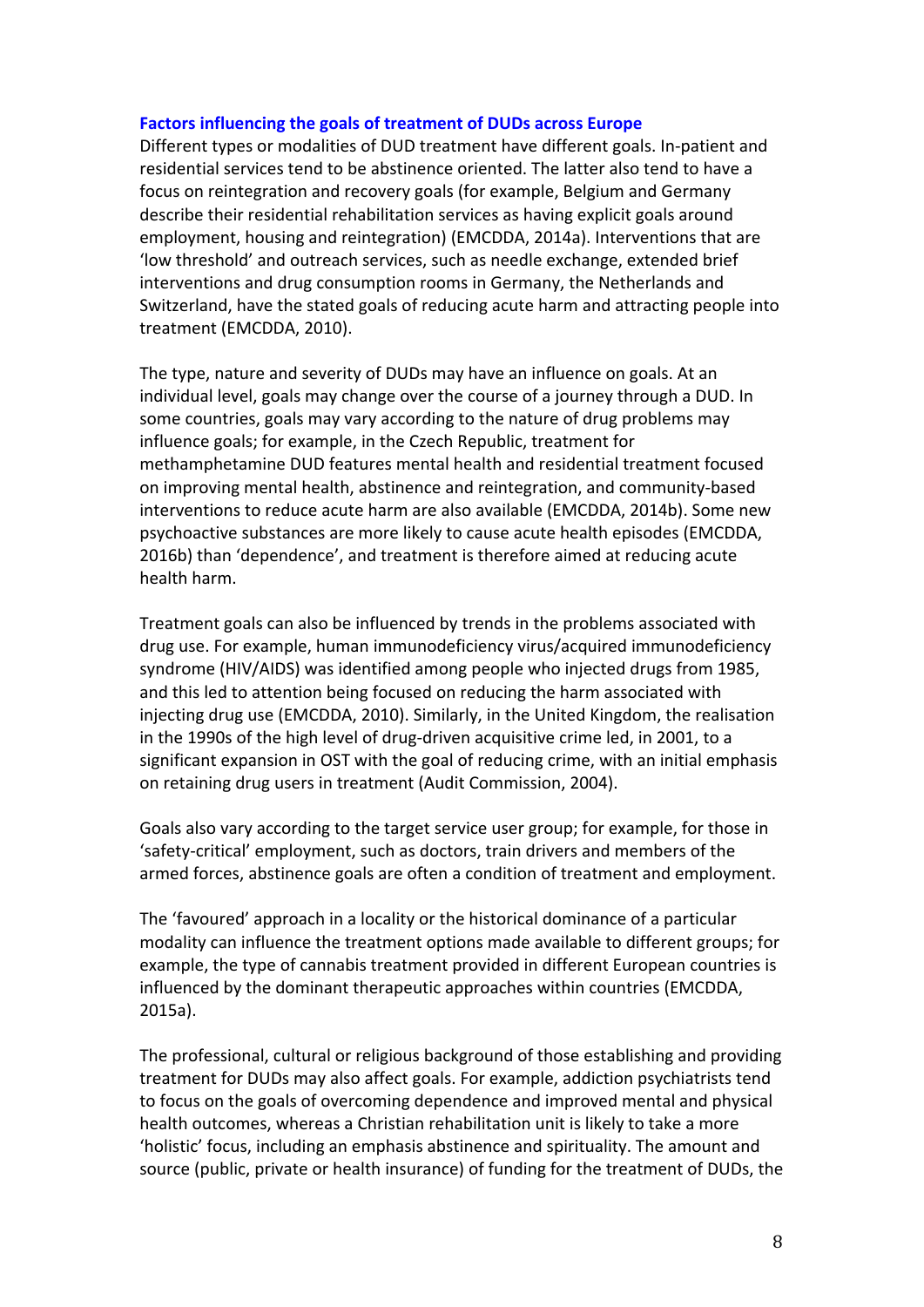associated priority drivers and expectations of outcomes can all influence the dominant goals in a locality.

The perspective of different groups of 'experts by experience' or people who have used drugs have influenced goals. These perspectives are diverse and range from those involved in '12-step' abstinence-based residential rehabilitation and community 'mutual aid' to aid recovery (Narcotics Anonymous, 2017) to community harm reduction advocates (EMCDDA, 2010).

Political influences and changes in countries can result in changes in treatment goals. For example, countries that were previously part of the Soviet Union no longer insist on compulsory treatment for DUDs that is focused on abstinence (Latypov, 2011).

General trends in healthcare can impact on goals for the treatment DUD. The trend in mental healthcare in some European countries, from inpatient psychiatric care to outpatient models of care, with a focus on self-management and recovery, is an example.

It is worth noting that, although all countries now provide OST, the goals of OST are rarely recorded in national reports. However, some countries specifically state that OST programmes are designed to achieve 'wider goals'.

National reports (EMCDDA, 2015b) of systems of treatment for DUDs, including links with primary health services and mental health services, also describe goals to improve health (e.g. testing and treatment of blood-borne viruses in the United Kingdom). Similarly, countries that report integrated systems involving housing and employment have a focus on these outcome domains. For example, in Finland there are 'income-related activities, living and employment assistance to facilitate treatment and recovery' and Hungary reports 'specialist supported housing aimed at aiding reintegration'.

### **Are treatment goals mutually exclusive or interrelated, or are they the same man wearing a different hat?**

A 'hierarchy of goals' has been recognised as important in the treatment of DUDs for many years (ACMD, 1988), from reducing immediate harms caused by active drug use to the goal of abstinence from the problem substance. Some authors have argued that abstinence-oriented interventions therefore fall within the hierarchy of harm reduction (EMCDDA, 2010). Similarly, authors who are recovery oriented describe the need for initial interventions in a recovery journey to focus on preventing immediate harm (NTA, 2012). Therefore, harm reduction goals can be seen as intermediate steps on 'a road to recovery'. Similarly, interventions that may be called 'reintegration' (e.g. facilitated access to education or training in some European countries) may be called 'recovery' interventions in others. These concepts are clearly related and overlapping, but if a system has a dominant focus on 'harm reduction' or 'recovery', can this create negative unintended consequences?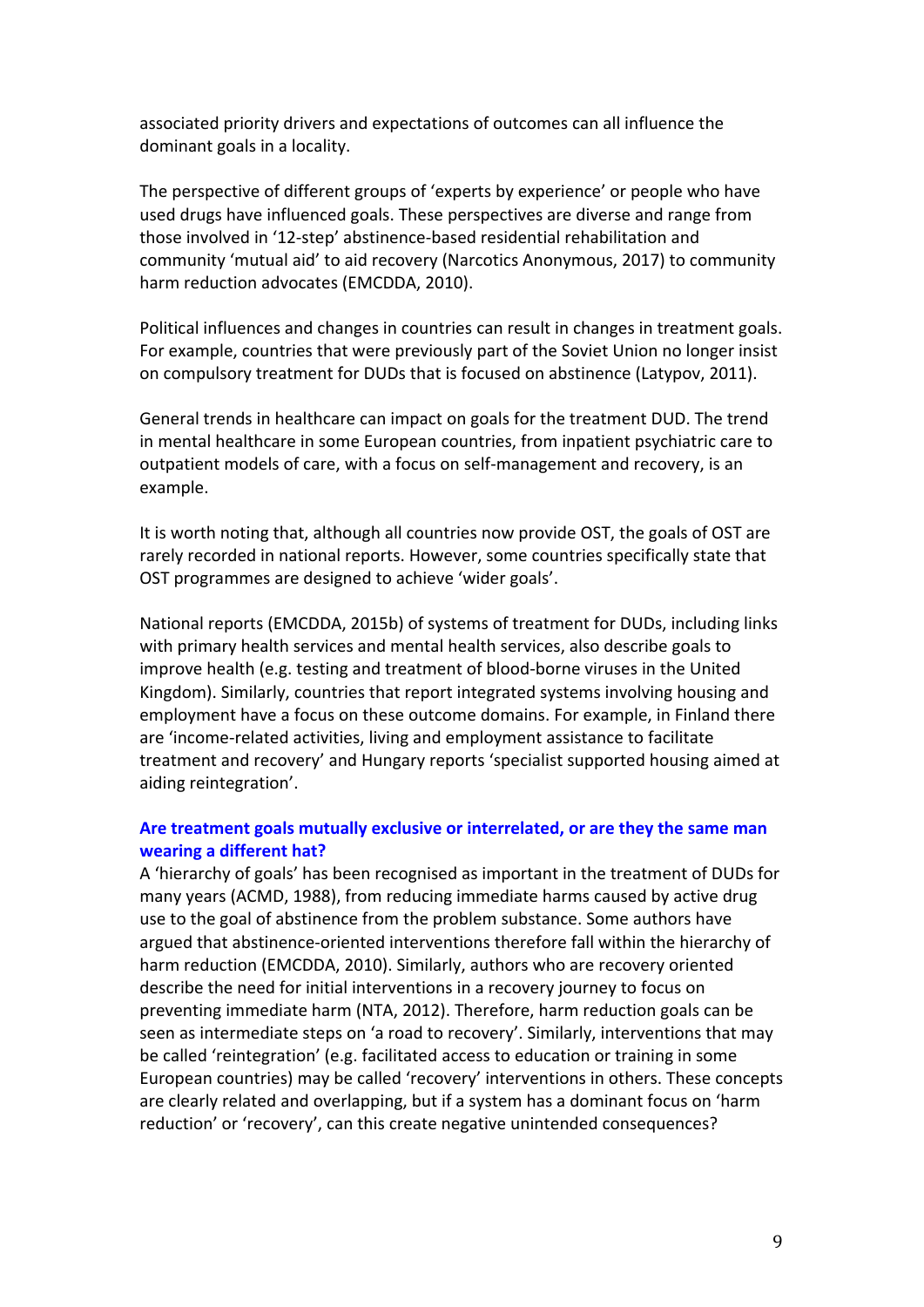#### **Treatment goals for opioid users and OST: a matter for debate?**

It is possible that the service user group for which the question of goals is the subject of most current debate is that of opioid users, particularly those with long drug-using careers, high levels of morbidity and poor reintegration, especially those in OST.

There is a significant body of evidence showing that the treatment service itself, as well as its management, organisation, staffing and culture, has a significant impact on service user outcomes, even when services provide the same evidence-based interventions such as OST (Bell et al., 1995; Moos and Moos, 1998). However, are there real differences between how the 'recovery' and 'harm reduction' paradigms are operationalised in OST services, resulting in significant cultural differences and outcomes?

A harm reduction orientation in OST may be wholly appropriate to reduce risk from continued drug use and promote engagement and retention. However, a lack of focus on longer-term drug use goals or wider goals may, arguably, create 'destination-free' OST and prevent service users from overcoming dependence and/or achieving goals in other domains. Put differently, a short-term focus on meeting acute needs (through substitute medication) may not provide a longer-term or extensive model of care that supports lifestyle change to ameliorate the longterm health condition of opioid dependence. The welcome addition of a focus on reintegration and wider recovery goals, particularly after the initial stages of OST, may help service users achieve a better quality of life and a wider range of outcome goals — irrespective of whether or not they remain in OST.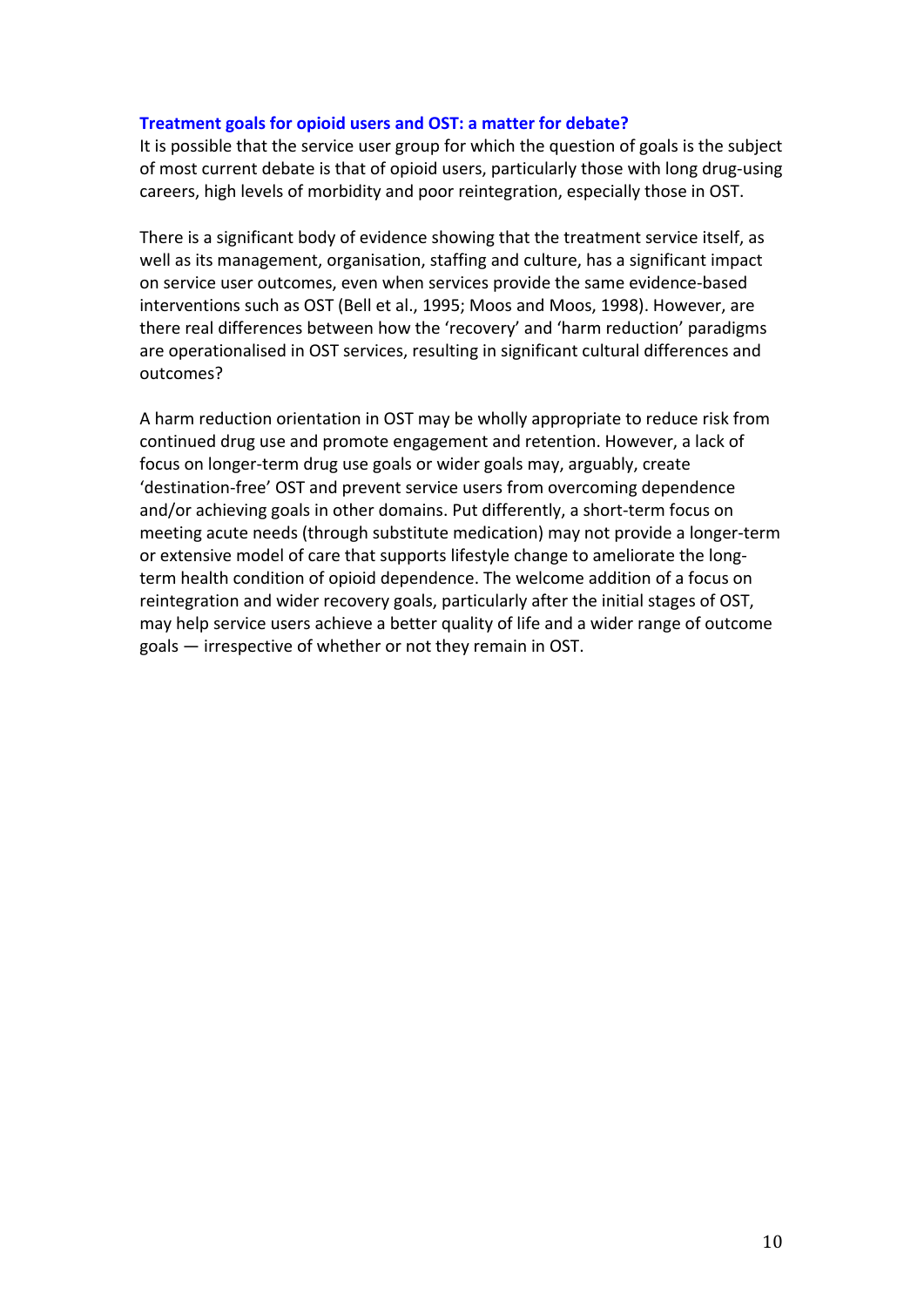#### **A case study**

In 2012, in England, drug treatment services were asked to measure their service against new guidance on recovery-oriented drug treatment (RODT); I was the director of an NHS service providing DUD treatment for over 5 000 heroin users a year. The dominant culture in the service was one of 'reducing harm'. The service had good outcomes in terms of reduced opioid use and retention in treatment, but many service users dropped out after a year or so, and very few opioid users detoxified and sustained abstinence or gained employment. Initially, the staff reported that they already provided a service that promoted reintegration and recovery. In some ways, they were correct. We comprehensively assessed service users and provided needle exchange and hepatitis B virus vaccinations. Service users had care plans, received OST and were offered psychosocial interventions and liaison with health and social welfare services. Narcotics Anonymous ran weekly evening groups in the services. However, when we reviewed our service against the RODT audit criteria, our culture and interventions were not fully recovery oriented. Our focus was getting people stable on OST, retaining them and preventing harm, but we lacked focus on long-term goals and other domains. We did not assess services user assets as well as problems. We did carry out health screening, hepatitis B virus vaccinations and referred for blood-borne viruses and mental health treatment but did not have health improvement plans to help people stop smoking, increase activity and increase well-being. We referred people for help with housing and jobs but did not routinely focus on how service users could build their assets, meaningfully occupy their time and build supportive social networks. Staff were professional and busy but they were risk averse and not as optimistic as they could have been about service users' long-term outcomes. Critically, we did not routinely have staff or volunteers in 'visible recovery', 'modelling success' or helping co-deliver services. The audit and subsequent process of service change did lead to services becoming more vibrant and co-produced with service users and service user-led organisations. It was a journey and process of recovery itself.

# **Implications for OST in Europe: challenges of incorporating harm reduction plus reintegration and recovery goals**

Drug policy is rarely evidence based and is frequently politicised. In the United Kingdom, a welcome focus on recovery-oriented treatment for DUDs brought an unwelcome attempt by politicians to implement a blanket policy to time-limit OST, as they incorrectly equated 'recovery' with abstinence. Services treating DUDs that were seen as 'successful' under a previous drug strategy for attracting and retaining heroin users in OST were denigrated as 'failing' to deliver abstinence outcomes in the context of what was perceived as a growing 'state burden' of a large number of people in OST. This view was challenged and overcome (NTA, 2011; ACMD, 2014), reminiscent of some hard-won battles in Europe for the recognition of the legitimacy of harm reduction (EMCDDA, 2010). Avoiding a simplistic polarisation of views in which abstinence goals are seen as 'better' is critical.

Many service users entering OST express aspirations to be drug free 'one day', but how, when and if they achieve this are moot points. The absence of long-term goals may leave people in OST without ambition or hope (although this may enable service users, staff and services to avoid 'failure'). Conversely, having expectations of goal achievement can result in service users, staff and policymakers having unrealistic expectations of the pace and likelihood of achievement and the level and extensiveness of support needed.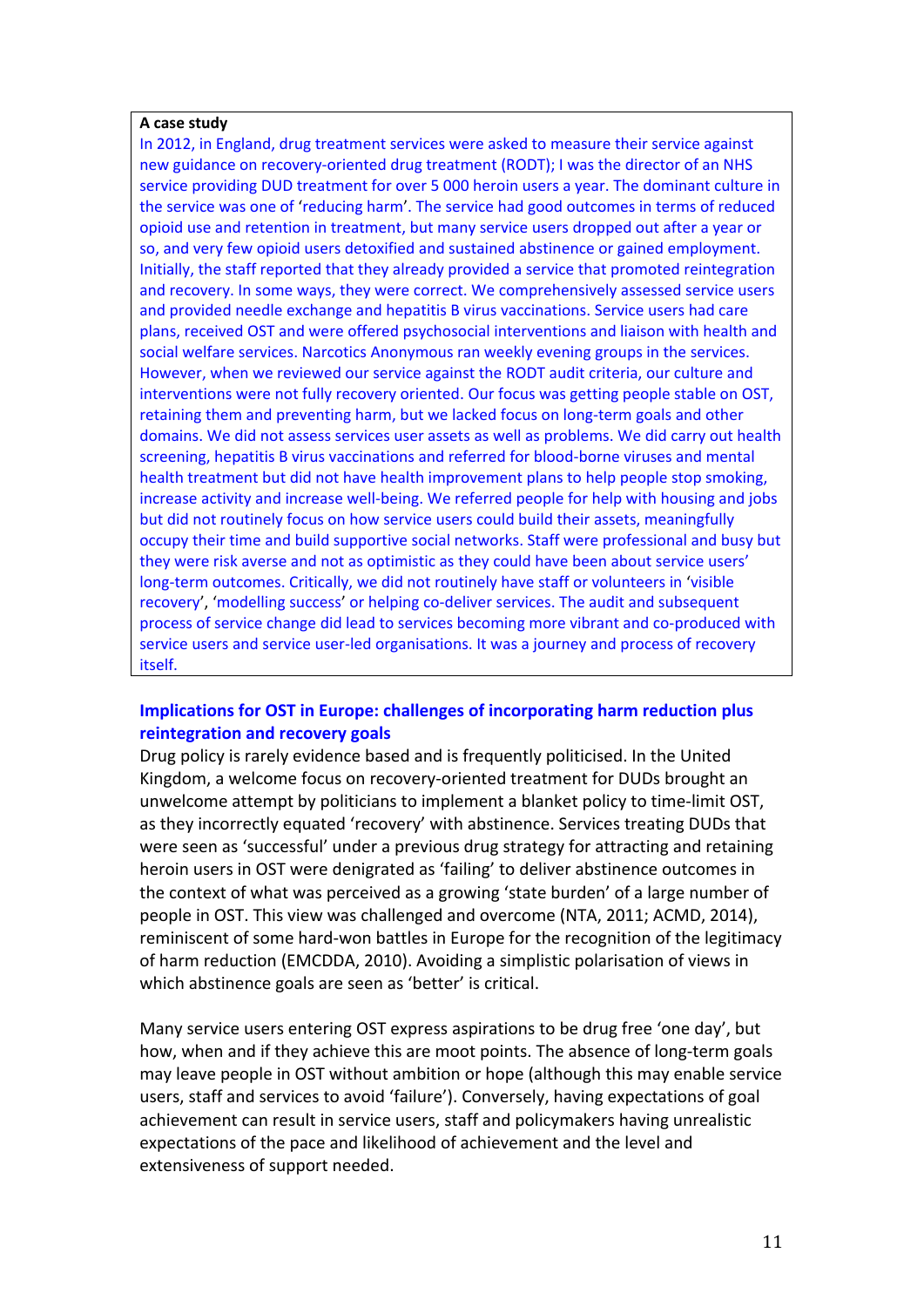Our field is hampered by a general lack of research studies on the long-term outcomes of the treatment of DUDs in Europe. Although there is some international evidence, it would be beneficial to invest in outcome research and avoid setting unrealistic performance targets around treatment for DUDs that can create perverse, non-evidence-based expectations.

Changing the focus in OST to longer-term outcomes and improving health, wellbeing and social functioning can be a challenge to professionals working in OST. It may require a change to working methods, with a focus on assets, with optimism and in partnership with experts with experience in these services, and with a wider range of stakeholders in local systems, including the community and families.

Many countries in the EU have a prematurely aged and ageing opioid-dependent population, among whom many are unemployed, have other long-term health conditions and are likely to die early. Therefore, achievement of health, well-being and integration goals with this group may be challenging, but speaks to our obligation to try to achieve parity of quality of life for a marginalised, stigmatised and disenfranchised group.

#### **Opportunities**

Opportunities may be created by a re-examination of OST goals and paradigms in the EU.

The studies mentioned above indicate that the pattern of OST use is often episodic with periods of OST interspersed with periods abstinence or drop-out, followed by relapse and return to OST (ACMD, 2014). This pattern of treatment utilisation militates against achieving outcomes in all domains. Improving the quality and effectiveness of OST is important in all EU Member States.

Implementing local systems for the treatment of opioid use disorders (including OST) with an initial focus on reducing harm and preventing opioid overdose deaths, but with a focus in OST on recovery and re-integration, could provide multiple benefits. It would help to keep people who use opioids alive: they cannot recover if they die. This could provide opportunities for service redesign, in partnership with service users, to ensure that new models are aspirational, with a focus on improving quality of life and meeting wider goals (health, social networks, meaningful activity).

There is potential to develop new system of treatment for DUDs that can harness other local services and community assets to help people who use opioids achieve a range of recovery outcomes. This may be of particular importance in times of economic stress.

The potential role of mutual aid and 'experts by experience' may be underutilised in some European countries. Involvement with mutual aid increases service users' chances of achieving outcomes that include social connectedness and well-being. 'Experts by experience' working in services that treat DUDs can inspire hope, and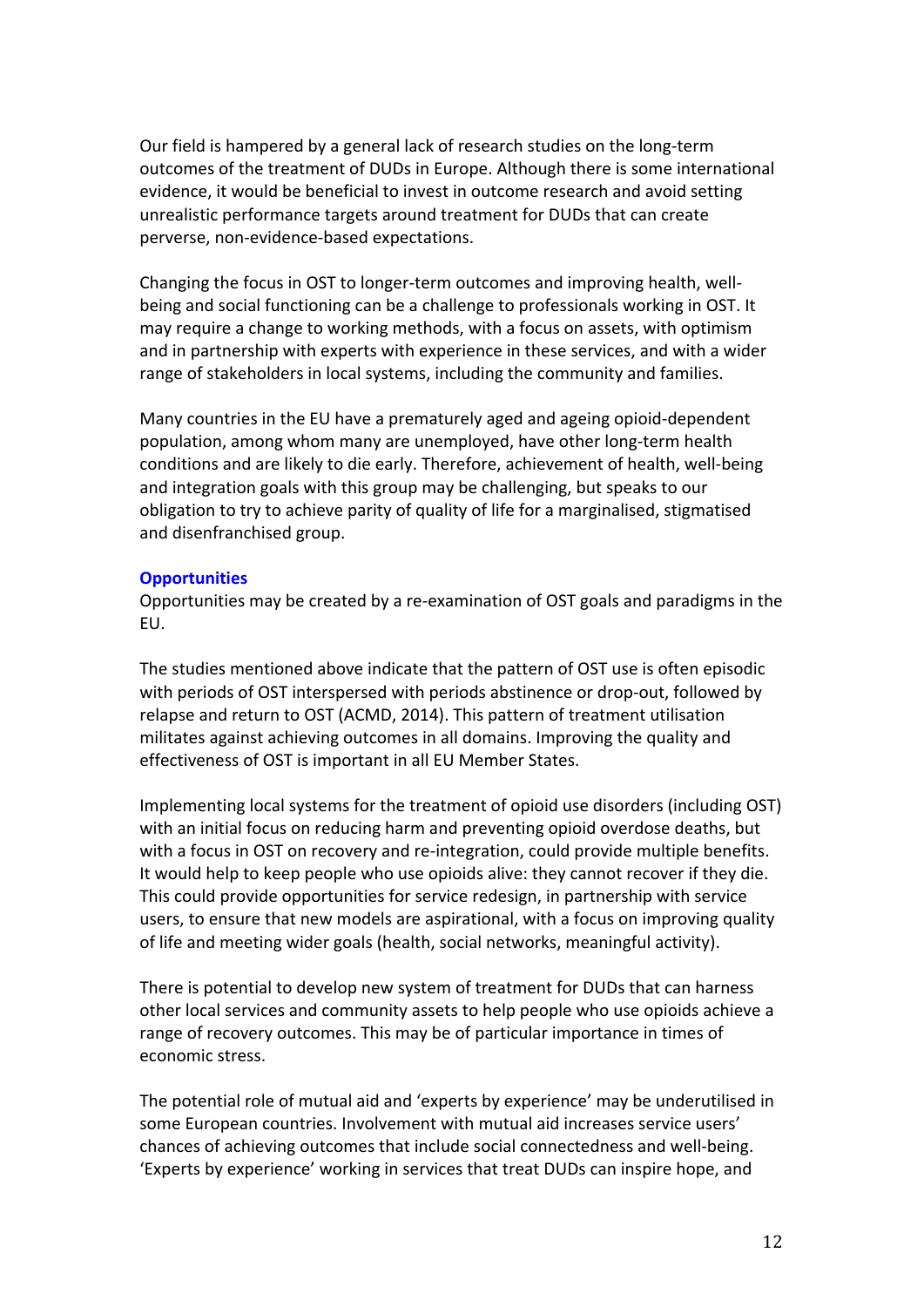'co-production' can both enable volunteering and work placements in non-clinical posts and enhance service cost-effectiveness.

Re-examining our OST paradigm can provide opportunities to learn from other types of healthcare (mental healthcare, managing long-term conditions, other 'lifestyle change' areas, etc.) and can update definitions and models with new thinking and evidence.

Implementing a recovery and re-integration approach may also provide opportunities for planners and providers to tackle local stigma and discrimination against people who use drugs and promote communities in helping those with drug dependence problems re-integrate though promoting visible recovery and positive impacts.

# **Conclusions**

The heterogeneity of people who use drugs and the diversity in severity and complexity of drug taking and drug problems in Europe mean that a single goal or paradigm such as 'harm reduction', 'recovery' or 'abstinence' is no longer adequate to meet the diverse needs we face.

Harm reduction interventions are evidence based, and a harm reduction paradigm of goals is suitable for those at risk of harm due to occasional drug use, those who do not want to stop using drugs and those who are in treatment for a DUD. Harm reduction as an approach is wholly consistent with a public health approach of providing responses to acute health needs and is of fundamental importance. However, a harm reduction paradigm arguably neglects a longer-term or extensive focus on a range of outcome domains required to improve the quality of life of those with a long-term chronic health conditions attributable to DUD.

Recovery as a paradigm is focused on those who are dependent on drugs and is therefore not appropriate for those who use drugs or those with DUDs who are not dependent. A focus on recovery goals alone can lead to a lack of focus on people using drugs who are not in treatment for DUDs, on those using drugs occasionally but who are still at risk of acute health problems and on the critical interventions required to keep people alive (e.g. reduce the risk of opioid overdose deaths). While abstinence from drugs is a goal for some people who use drugs, it is not the desired goal for some and may not be achievable.

The paradigms of abstinence, harm reduction and recovery alone are therefore inadequate frameworks for goals and each brings its own bias and unintended negative consequences.

A more nuanced approach to goals for those with DUDs is required. This should consider the systems of services required to meet the diverse needs of those with DUDs, provide a critical focus on services with goals to reduce the harm related to drug taking and (for those with long-term chronic relapsing conditions) should be an extensive, holistic approach more akin to long-term health condition management.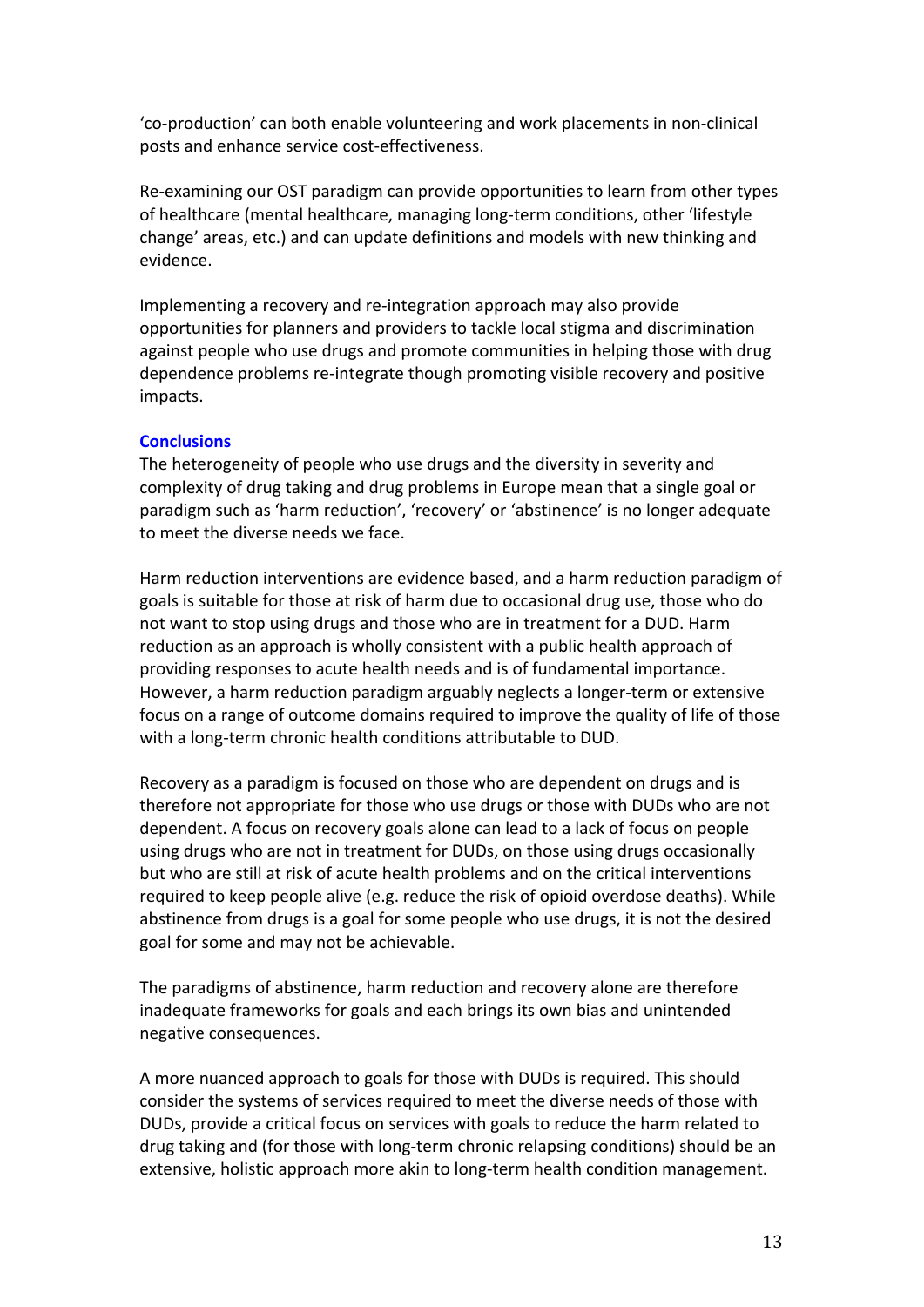A more concerted focus on goals to prevent harm and the growing tide of opioid overdose deaths is required in many European countries (deaths are more common among those not in OST). This may also help 'futureproof' services against new opioid epidemics such as that caused by fentanyl and the synthetic opioids crisis in North America.

A new approach may be of particular importance for the EU's prematurely ageing population of people who use heroin and opioids. For those in OST, medicationassisted recovery models can provide an ambition to achieve wider health and social integration outcomes both for those who need continued OST and those who are able to overcome all opioid dependence, without trying to force change in those too vulnerable to achieve it.

Europe has led the world in harm reduction. Rather than focusing on old battles and a conflict-based approach to paradigms (e.g. harm reduction versus recovery), perhaps Europe can lead the way in developing a new integrated paradigm that recognises truly integrated systems of services with a range of goals for those with DUDs: a new paradigm that incorporates, without bias, a range of interventions and goals required to treat DUDs, from prevention of acute harm to management of chronic long-term DUDs to enabling people to overcome drug dependence.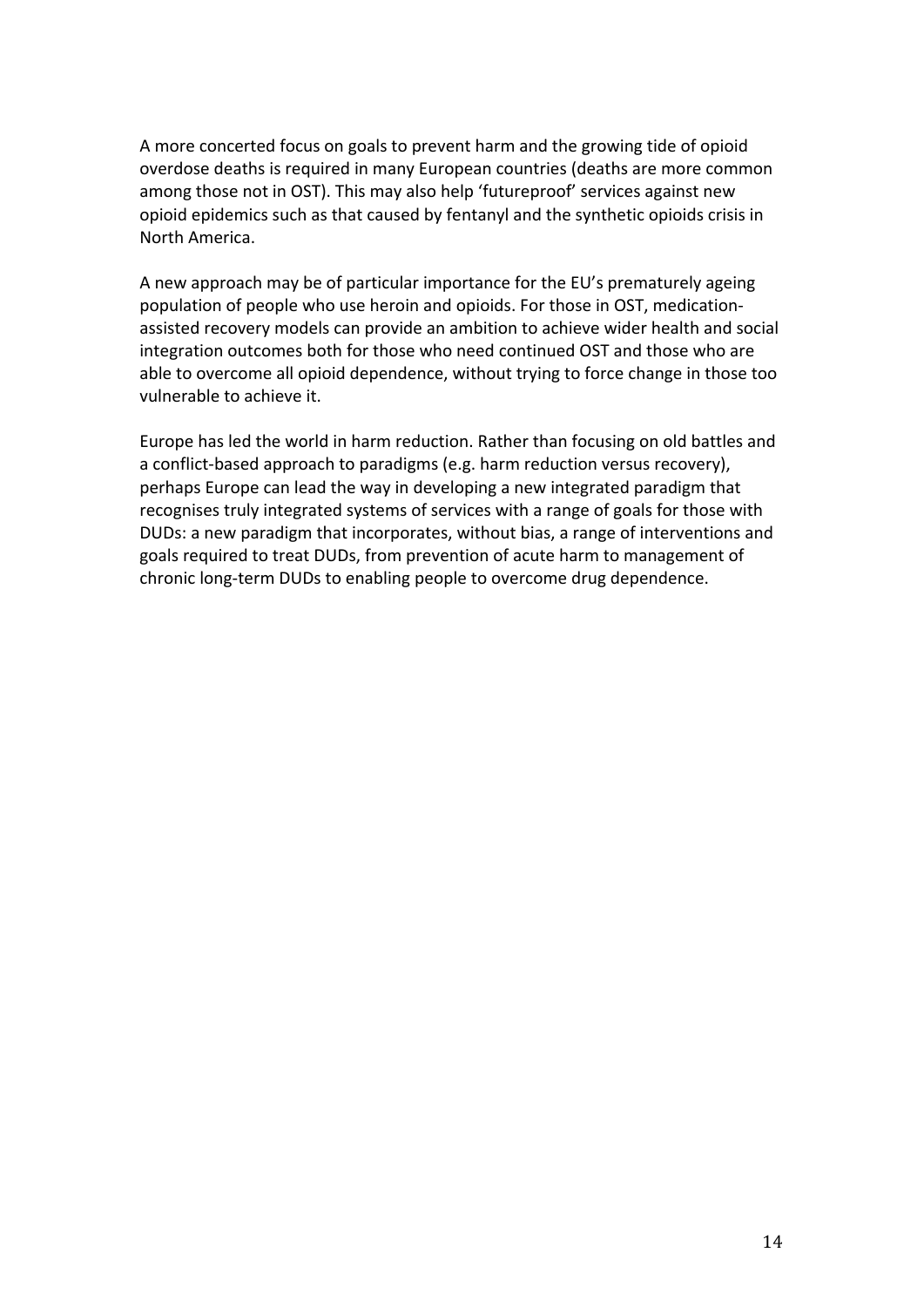#### **References**

ACMD (Advisory Council on the Misuse of Drugs) (1988), *AIDS and drugs misuse: part 1*, ACMD, London.

ACMD (Advisory Council on the Misuse of Drugs) (2013), *What recovery outcomes does the evidence tell us we can expect? Second report from the recovery committee,* ACMD, London.

ACMD (Advisory Council on the Misuse of Drugs) (2014), *Time limiting opioid substitution therapy*, ACMD, London.

Audit Commission (2004), *Drugs misuse 2004: reducing the local impact*, Criminal Justice National Report, Audit Commission, London.

Bell, J., Ward, J., Mattick, R., Hay, A., Chan, J. and Hall, W. D. (1995), *An evaluation of private methadone clinics*, Australian National Drug Strategy Report No. 4, Australian Government, Canberra.

Betty Ford Institute Consensus Panel (2007), 'What is recovery? A working definition from the Betty Ford Institute', *Journal of Substance Abuse Treatment* 33, pp. 221-228.

CCSA (Canadian Centre on Substance Abuse) (2015), *A national commitment to recovery from the disease of addiction in Canada*, CCSA (available at http://www.ccsa.ca/Resource%20Library/CCSA-National-Summit-Addiction-Recovery-Backgrounder-2015-en.pdf).

COSLA (Convention of Scottish Local Authorities) and The Scottish Government (2014), *The quality principles: standard expectations of care and support in drug and alcohol services*, The Scottish Government, Edinburgh.

EMCDDA (European Monitoring Centre for Drugs and Drug Addiction) (2010), *Harm reduction: evidence, impacts and challenges*, EMCDDA Scientific Monographs 10, European Monitoring Centre for Drugs and Drug Addiction, Lisbon.

EMCDDA (European Monitoring Centre for Drugs and Drug Addiction) (2012), *Social reintegration and employment: evidence and interventions for drug users in treatment*, EMCDDA Insights 13, Publications Office of the European Union, Luxembourg.

EMCDDA (European Monitoring Centre for Drugs and Drug Addiction) (2013), *Models of addiction*, EMCDDA Insights 14, Publications Office of the European Union, Luxembourg.

EMCDDA (European Monitoring Centre for Drugs and Drug Addiction) (2014a), *Residential treatment for drug use in Europe*, EMCDDA Papers, Publications Office of the European Union, Luxembourg.

EMCDDA (European Monitoring Centre for Drugs and Drug Addiction) (2014b), *Perspectives on drugs: health and social responses for methamphetamine users*, EMCDDA Papers, Publications Office of the European Union, Luxembourg.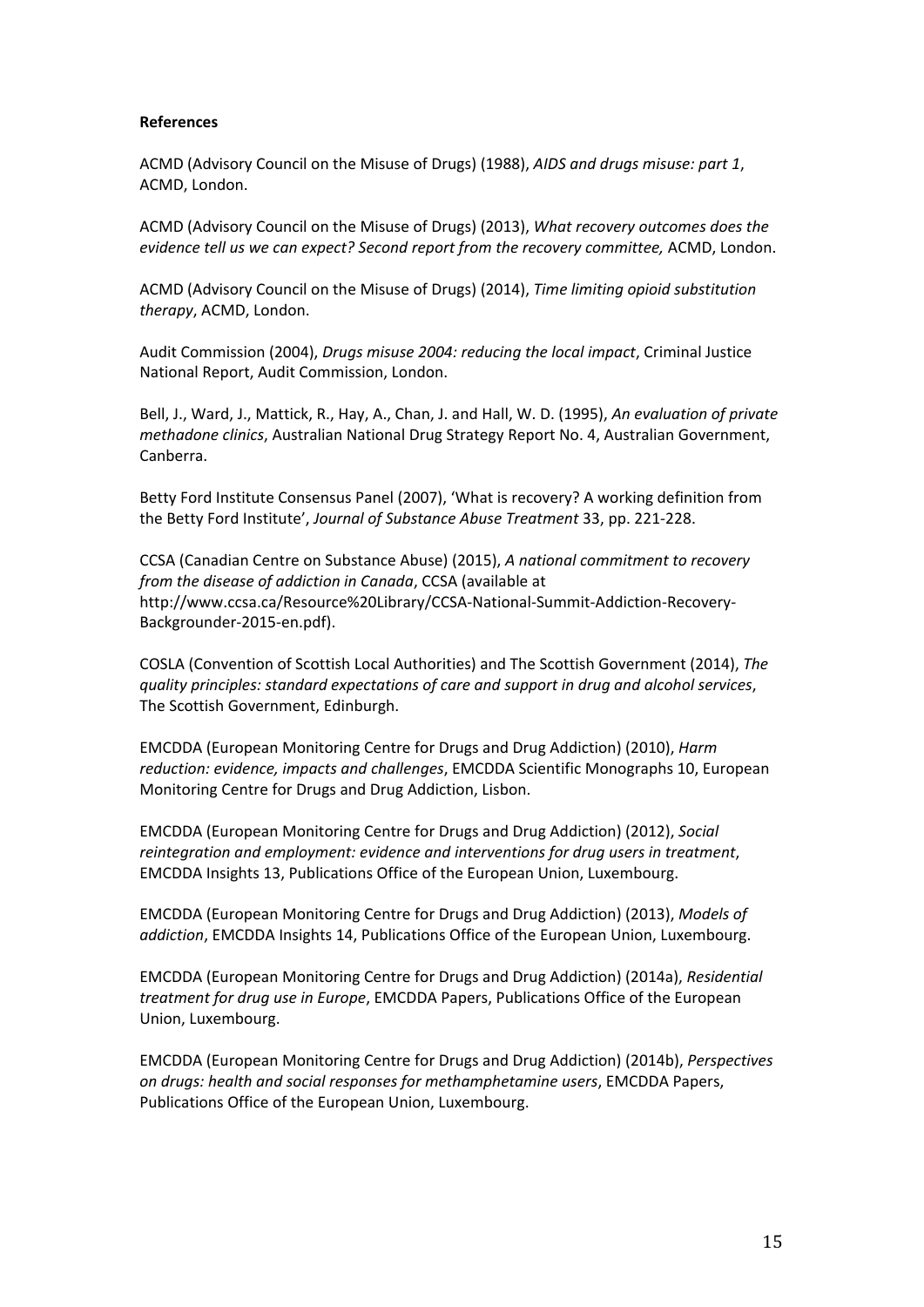EMCDDA (European Monitoring Centre for Drugs and Drug Addiction) (2015a), *Treatment of cannabis-related disorders in Europe*, EMCDDA Insights 17, Publications Office of the European Union, Luxembourg.

EMCDDA (European Monitoring Centre for Drugs and Drug Addiction) (2015b), *Publication database — National reports*, http://www.emcdda.europa.eu/publicationsdatabase?f[0]=field\_series\_type%253Aname%3ANational%20reports [accessed: 18/10/17].

EMCDDA (European Monitoring Centre for Drugs and Drug Addiction) (2016a), *European Drug Report 2016: Trends and Developments*, Publications Office of the European Union, Luxembourg.

EMCDDA (European Monitoring Centre for Drugs and Drug Addiction) (2016b), *Health responses to new psychoactive substances*, Publications Office of the European Union, Luxembourg.

EMCDDA (European Monitoring Centre for Drugs and Drug Addiction) (2017a), *European Drug Report 2017: Trends and Developments*, Publications Office of the European Union, Luxembourg.

EMCDDA (European Monitoring Centre for Drugs and Drug Addiction) (2017b), *Country list*, http://www.emcdda.europa.eu/countries [accessed: 18/10/17].

Goodman, J. D., Kay, J.R. and DePhillipis, D. (2013), 'Progress monitoring in mental health and addiction treatment: a means of improving care', *Professional Psychology: Research and Practice* 44, pp. 231-246.

Granfield, R. and Cloud, W. (2001), 'Social context and "natural recovery": the role of social capital in the resolution of drug-associated problems', *Substance Use and Misuse* 36, pp. 1543-1570.

Humphreys, K. and Lembke, A. (2013), 'Recovery-oriented policy and care systems in the UK and USA', *Drug Alcohol Review* 33, pp. 13-18.

IHRA (International Harm Reduction Association) (2010), *What is harm reduction: a position statement from the International Harm Reduction Association*, IHRA, London.

Latypov, A. B. (2011), 'The Soviet doctor and the treatment of drug addiction: "A difficult and most ungracious task" ', *Harm Reduction Journal* 8: 32. https://doi.org/10.1186/1477- 7517-8-32.

McKeganey, N. (2012), 'Harm reduction at the crossroads and the rediscovery of drug user abstinence', *Drugs: Education, Prevention and Policy* 19, pp. 276-283.

Moos, R. H. and Moos, B.S. (1998), 'The staff workplace and the quality and outcomes of substance abuse treatment', *Journal of Studies on Alcohol* 59, pp. 43-51.

Narcotics Anonymous (NA), (2017), *Welcome to www.NA.org*, https://www.na.org/ [accessed: 18/10/17].